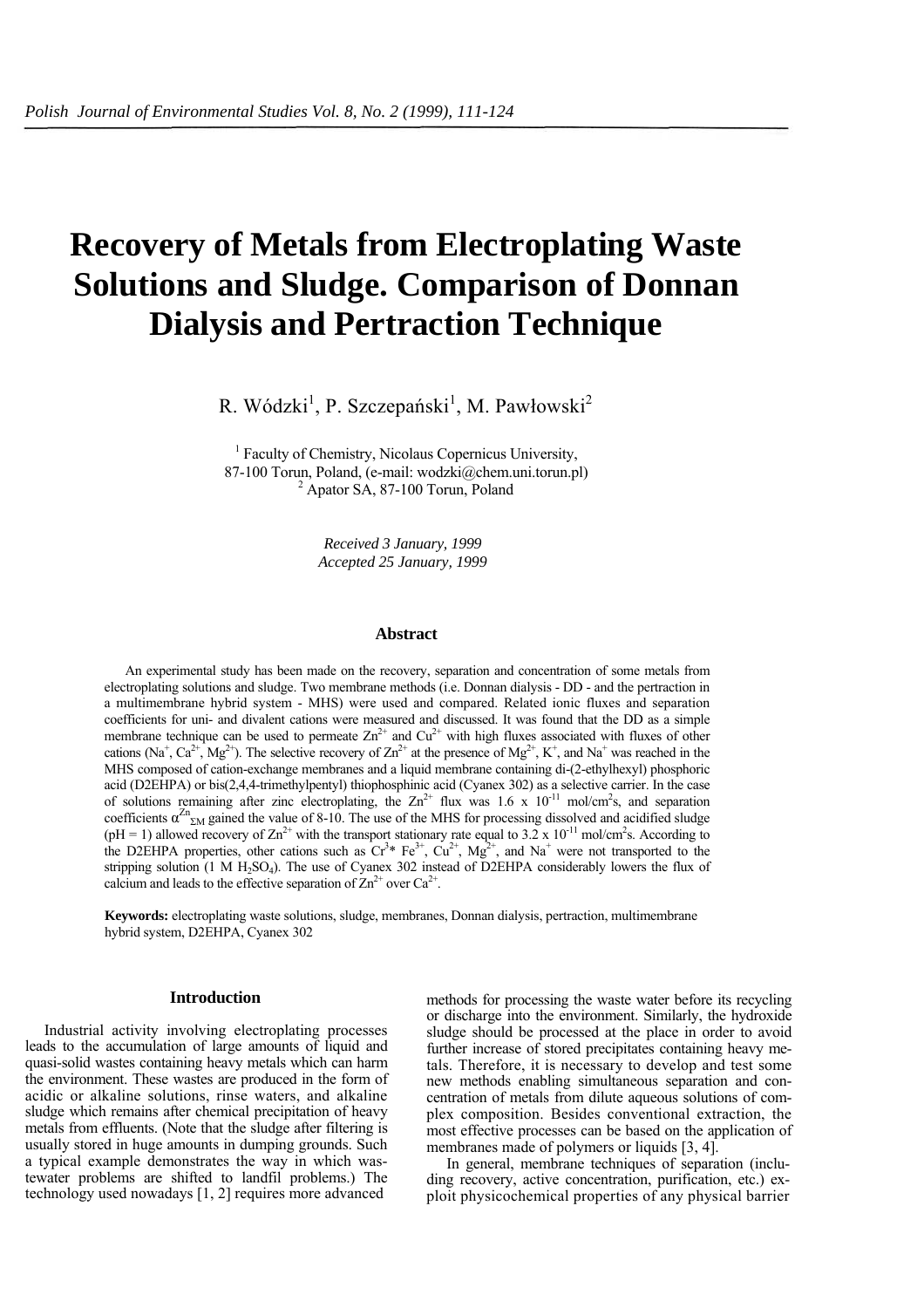which is able either to discriminate some species present in the feed or to differentiate their permeation rates. The recovery of metal ions from aqueous solutions is possible with the use of polymer cation-exchange membranes or, alternatively, with hydrophobic liquid membranes containing a mobile ionic carrier. Specifically, among many methods the most promising are the Donnan dialysis (DD) and the liquid membrane (LM) technique based on coupled transport phenomena. These methods are recognized as applicable in the continuous and simultaneous metal recovery from dilute solutions. Moreover, they make possible the active concentration of target species in a small volume of the stripping phase. In this paper some laboratory studies concerning the efficiency of the DD and LM techniques in processing real electroplating waste solutions and sludge are presented and compared.

## Characteristics of Donnan Dialysis (DD)

According to the scheme in Fig. 1 the Donnan dialysis of cations [5] is conditioned by an effective and directed cation exchange between two electrolyte solutions. This exchange occurs across a membrane made from crosslinked (water insoluble) and hydrophilic polyelectrolyte. Usually, divalent cations are transported from the dilute feed solution into the stripping solution containing an excess of univalent cations, which are most frequently hydrogen cations. The operation of the DD system makes reaching a stable flux of cations from dilute to concentrate phase possible. This uphill transport (or chemical pumping) is a result of coupled interdiffusion of  $M^{2+}$  and  $H^+$  cations, which is driven in opposite directions by an excess of  $H^+$ cations in the stripping solution. The final distribution of ions between two membrane adjacent solutions corresponds to the Donnan equilibrium principle, which takes the following form for the  $\dot{M}^{2+}/H^+$  ion exchange:

$$
\frac{a_{M^{2+},f}}{a_{M^{2+},s}} = \left(\frac{a_{H^+,f}}{a_{H^+,s}}\right)^2 \tag{1}
$$

Symbols f and s represent the feed and strip solutions, respectively, and  $a_M^{2+}$ ,  $a_H+$  are the activities of the metal and hydrogen ions.

Donnan dialysis as the method that enables active concentration of ionic species has several attractive features. For example, high enrichment factors can be attained in a relatively short time [6] and the permeation rates are independent from the sample composition over a wide range of dialysis conditions [7]. On the other hand, free diffusion of electrolytes across the aqueous internal phase of the ionexchange membrane can lower its selectivity [8, 9]. Nevertheless, it has been proven [9-12] that Donnan dialysis can be regarded as a feasible tool for the treatment of electroplating waste solutions.

## Characteristics of Liquid Membranes

In a liquid membrane system the membrane itself is formed by a layer made of the hydrophobic liquid containing a selective reagent (carrier). For practical purposes



Fig. 1. Donan dialysis through cation exchange membrane (CEM).

liquid membranes are prepared as supported liquid membranes (SLM) or emulsion liquid membranes (ELM). The scheme of the simplest laboratory liquid membrane, i.e., a bulk liquid membrane (BLM), is shown in Fig. 2. According to this scheme, metal ions form a complex or salt with a carrier CH by the interfacial ion-exchange reaction. The neutral complex diffuses to the membrane/strip solution interface where protons from the strip solution displace the transported ions into this solution. As long as the strip solution is more acidic than the feed, metal ions are chemically pumped across the membrane. In the case of  $\text{Zn}^{2+}$ cations as target transport species, their permeation through the organic phase is enabled and facilitated typically by the presence of di(2-ethylhexyl) phosphoric acid (D2EHPA) [13]. This reagent can be used also for the transport of  $Cu^{2+}$ [14], Ni<sup>2+</sup> [15], Sm<sup>3+</sup> [16], Te<sup>4+</sup> [17], and the separation of Co<sup>2+</sup> and  $\text{Ni}^{2+}$  [18], or  $\text{Cu}^{2+}$  and  $\text{Zn}^{2+}$  [19]. In metal recovery processes, the technique of liquid membranes is of growing concern, and some industrial pilot plants are described [20]. In this context, several studies [15, 21-23] have demonstrated the LM feasibility in the treatment of electroplating solutions.

# Multimembrane Hybrid System (MHS)

During the practical application of liquid membranes some problems concerning their instability and short timelife were encountered. Details of various phenomena underlying these disadvantages are discussed widely in literature [20, 24, 25]. Therefore, it was proposed to combine liquid membranes with ion exchange polymer membranes in some new membrane systems called "multimembrane hybrid systems" (MHS) [26-32]. The scheme and functioning of a simple MHS are presented in Fig. 3. The MHS operation involves a series of ion-exchange -diffusion processes (in CEMs), and the transport mediated by a carrier in the BLM. The presence of polymer membranes stabilizes the liquid membrane system and enhances the interfacial ion-exchange reactions because of high and specific sorption of cations by the CEM polyelectrolyte. The liquid membrane provides the selectivity towards a given cation - according to the properties of a carrier used. By the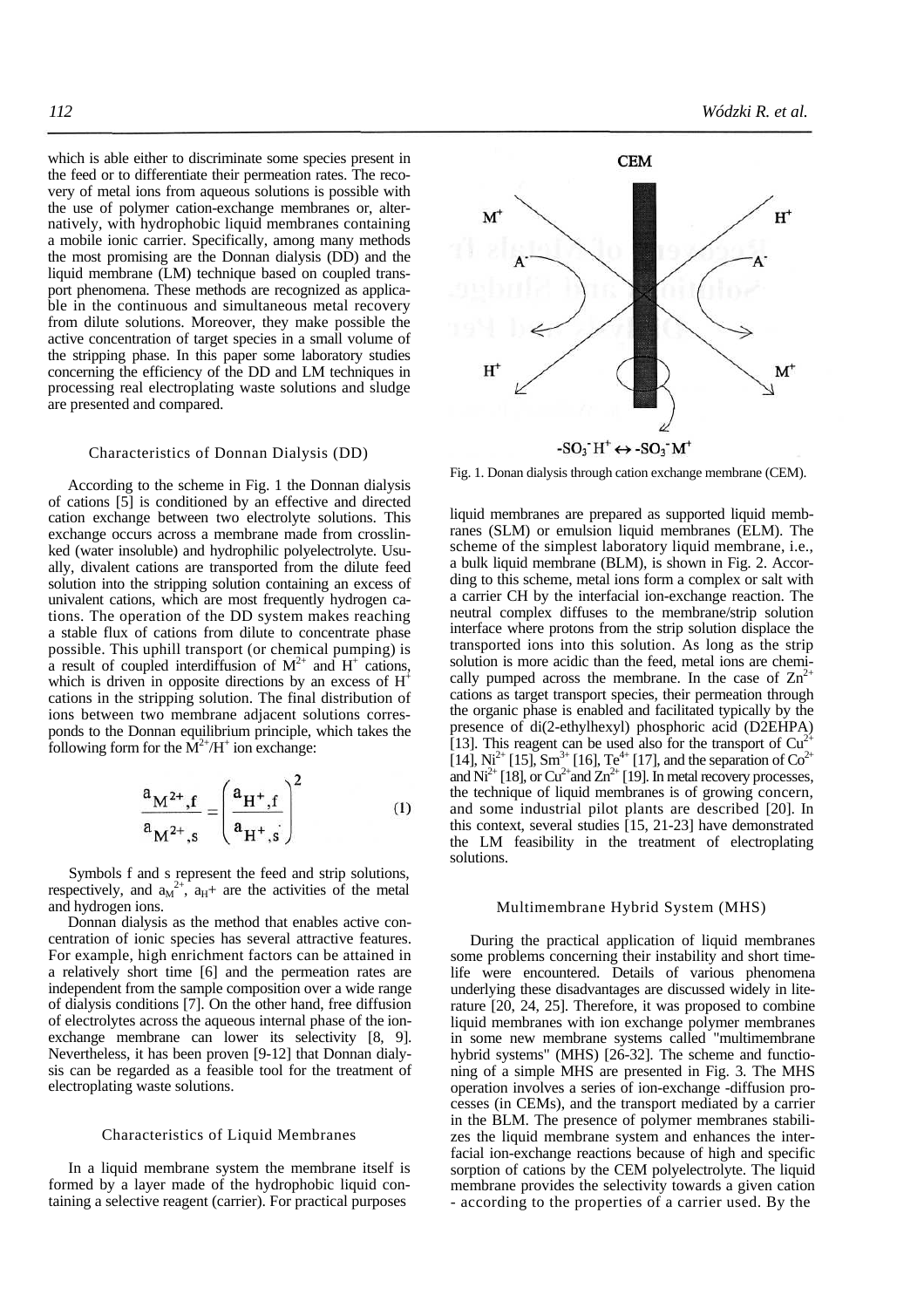

Fig. 2. Idea of agitated bulk liquid membrane (a), and carrier transport system (b); f - feed solution, s - strip solution, m - liquid membrane, CEM - cation exchange membrane, ms - magnetic stirrer.

analogy to extraction and diffusion phenomena, the overall liquid membrane system (including the MHS) can be called henceforth the pertractor and the realized process - the pertraction [33].

#### **Experimental**

### Reagents and Materials

#### Membranes

The Nafion-120 cation-exchange membrane was used in the DD and the MHS experiments. The membrane is commercially available from Du Pont De Nemours, USA. The Nafion polymer contains ionomer of the following composition:

Before transport experiments, the membrane (0.028 cm thickness, cation exchange capacity 1.1 mol  $H^{\dagger}/dm^3$ ) was conditioned in boiling water for over 3 hours and prepared in its  $H^+$  form by standard methods. All experiments were carried out with the same Nafion membrane samples. After each experimental transport run, the membranes were regenerated by the ion exchange in the 0.5 M solution of sulfuric acid, and washed in distilled water. The 0.1 M solution of D2EHPA (Chemical Co. Sigma, 95%) in kerosene (prod. Maker, Poland, b.p. 124-174 $\rm ^{\circ}C$ , viscosity 6.9 x 10<sup>-3</sup> Paxs) was used as the liquid membrane in the MHS. In some experiments D2EHPA was replaced by bis(2,4,4-trimethylpentyl) thiophosphinic acid, Cyanex 302, (Fluka,

85%). This reagent is recommended for the  $\text{Zn}^{2+}$  separation in the presence of  $Ca^{2+}$ .

#### Feed and Strip Solutions

Three different industrial feed solutions, taken from the electroplating installation of Apator S.A. Torun, were used in this study. Acidic solution produced during copper etching was applied as the feed in the membrane systems without any pre-treatment. Alkaline solution remaining after zinc electroplating was used both in its initial form and after neutralization and acidification. Alkaline sludge in the form of suspension (100  $g/dm<sup>3</sup>$ ) was treated with sulfuric acid to dissolve hydroxides and attain acidic solution. The composition and pH of feeds (except as noted) are listed in Tab. 1. A solution of sulfuric acid (reagent grade, POCh, Gliwice) at concentration 1 M was used as the stripping phase in each transport system.

## Transport and Separation Experiments

#### Donnan Dialysis

Experiments were carried out in a laboratory set-up composed of a three-chamber transport cell, feed reservoir, pumps and magnetic stirrer. The scheme of the apparatus and respective flow diagram are presented in Fig. 4. The Nafion membrane was clamped between two cell halves made of plexiglass. A transport cell was connected with the external reservoirs by PVC tubing. The system was filled with 1 dm<sup>3</sup> of the feed solution ( $p\overline{H} = 2.11$  or 8.75) and 145  $\text{cm}^3$  of the 1 M H<sub>2</sub>SO<sub>4</sub> as the stripping solution. The solutions were circulated between cell chambers and reservoirs by running peristaltic pumps. The working area of the membrane was  $25 \text{ cm}^2$ . Periodically, samples  $(1 \text{ cm}^3)$  were taken out from the feed and stripping solutions to be analyzed by the A AS method (ABQ Varian). The pH of the feed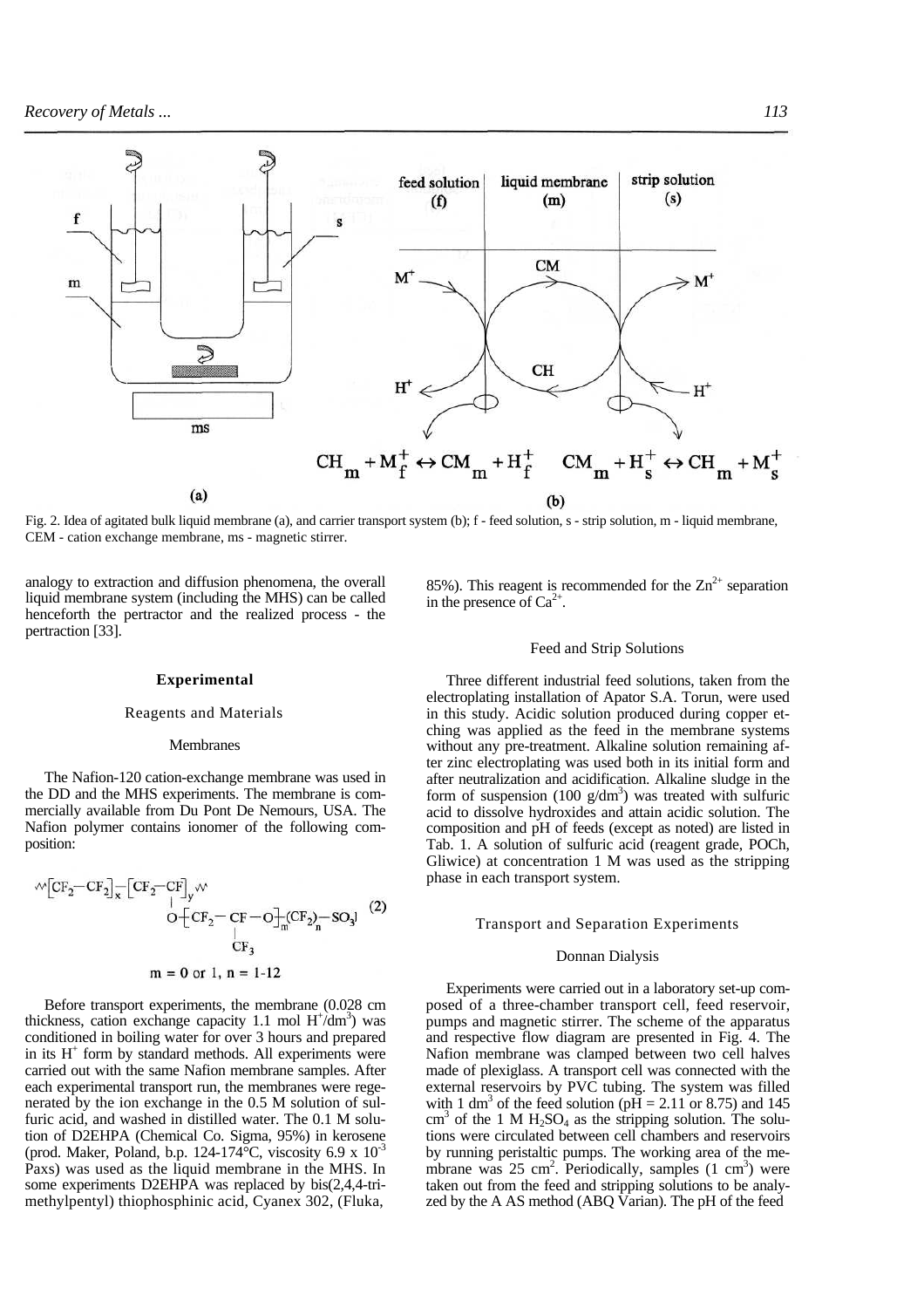

Fig. 3. Idea of multimembrane hybrid system (a), and scheme of operation (b): f - feed solution, s - strip solution, m - liquid membrane, CEM - cation exchange membrane, ms - magnetic stirrer, CM,CH - salt and acid carrier species.

was monitored on line with a pH-meter (Elmetron CX-721) and a glass body combination electrode (Hydromet ERH-11).

piston pump (OSI, France). The experiments were made at room temperature (18-26°C). Metal content and pH were measured as described above.

# Pertraction in the multimembrane hybrid system

The scheme of the experimental set-up for the MHS pertraction is shown in Fig. 5. The transport cell (pertractor) was composed of five chambers separated by two Nafion membranes and one liquid membrane. The working area of each polymer membrane was  $12.6 \text{ cm}^2$ . The feed was pumped throughout external chambers (f) by a peristaltic pump from an external reservoir of  $1 \text{ dm}^3$  volume. The central chamber contained 144 cm<sup>3</sup> of 1 M  $H_2SO_4$  as the stripping solution (s). This solution was agitated magnetically (300-500 rpm.). Throughout the two intermediating chambers (LM in Fig. 5) the flowing liquid membrane of volume 125 cm<sup>3</sup> was circulated (470 cm $\overrightarrow{V}$ min) by a teflon

# **Results and Discussion**

In order for pertraction in any MHS to be a practical industrial technology, the method should be stable and comparable to other membrane techniques. Therefore, the results concerning the MHS and DD experiments are presented herein in parallel to reveal possible differences and to compare respective concentration factors and separation coefficients. From primary data, i.e. from instantaneous concentrations of metal species ( $M = Zn$ , Cu, Ca, Fe, Cr, Mg, K, Na) in the feed and strip solution, the cumulative transport curves  $Q = f(t)$  were calculated and drawn in respective figures. Each value of Q was calculated as the amount (in moles) of M species transported into the strip-



Fig. 4. Scheme of experimental system for Donnan dialysis: f - feed, s - strip solution, CEM - cation exchange membrane, m - magnetic stirrer, p - peristaltic pump, pH - pH-meter.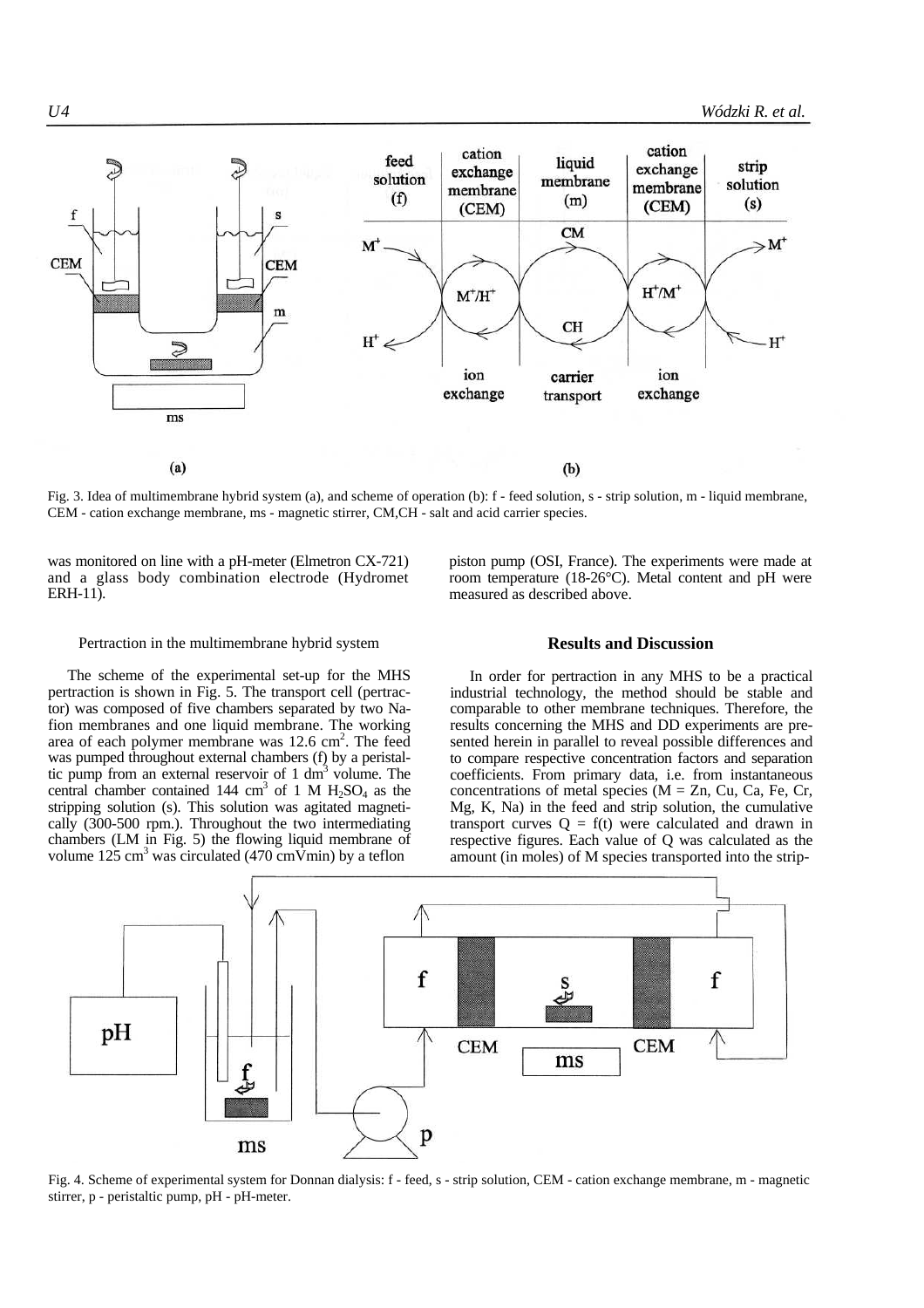ping solution (s) after the time t through  $1 \text{ cm}^2$  of the working membrane area:

$$
Q_M = \frac{[M]_s V_s}{1000 A_s} \qquad (mol/cm^2)
$$
 (3)

In Eq.3,  $V_s$  is the volume of the stripping (s) solution  $(cm<sup>3</sup>)$ ,  $[M]_s$  is the concentration of M metal species after transport time t (mol/dm<sup>3</sup>), and  $A_s$  (cm<sup>2</sup>) is the area of the strip solution/membrane interface. The slope of tangent of the cumulative curve at any t-point determines the instantaneous output flux of M, i.e.,  $J_{M,\tau}$  (mol/cm<sup>2</sup>s). In the case of Q vs. t linear dependence, the  $J_{M,t=1}$  is equivalent to the quasistationary flux  $J_M$ , usually calculated from Eq.4:

$$
J_M = \frac{\Delta [Q]_{M,s}}{\Delta t} \qquad (mol/cm^2 s)
$$
 (4)

In order to compare transport rates of uni- and monovalent cations, the fractional fluxes  $N_M$  can be calculated from Eq. 5:

$$
N_M = \frac{Z_M J_M}{\sum_{i} Z_i J_{M,i}}\tag{5}
$$

According to the properties of Donnan dialysis and MHS pertraction, the concentration  $[M]_s$  can reach the value of [M]<sub>f</sub>. Further permeation occurs as the uphill transport with characteristic unequality  $[M]_s$  >  $[M]_f$ . In practice, this effect is characterized by the concentration factor (CF):

$$
CF_M = \frac{[M]_s}{[M]_{f,0}}\tag{6}
$$

where "0" denotes the initial concentration  $(t = 0)$  of M in the feed. Note that this quantity depends both on the ionic fluxes and volume of the stripping solution.

The ability of the system to separate cations is characterized by separation coefficients, which indicate how far the composition of the stripping solution is more profitable than the composition of the feed. In the case of multicomponent mixtures the overall separation coefficient  $\alpha$ <sup> $\gamma$ </sup>iji can be calculated from Eq. 7.

Table 1. Feed solutions used in Donnan dialysis and pertraction processes.

| Cation                                                                                                        | Initial concentration<br>$[M]_{f,t=0} \times 10^3$ , mol/dm <sup>3</sup> |                                  |                                 |  |  |  |  |
|---------------------------------------------------------------------------------------------------------------|--------------------------------------------------------------------------|----------------------------------|---------------------------------|--|--|--|--|
|                                                                                                               | Solution after<br>zinc electroplazing                                    | Solution after<br>copper etching | Solution prepared<br>of sludge" |  |  |  |  |
|                                                                                                               |                                                                          |                                  | 0.77                            |  |  |  |  |
| $Cr^{3+}$<br>Fe <sup>3+</sup><br>Zn <sup>2+</sup><br>Cu <sup>2+</sup><br>Ca <sup>2+</sup><br>Mg <sup>2+</sup> |                                                                          |                                  | 2.72                            |  |  |  |  |
|                                                                                                               | 1.5                                                                      | 0.30                             | 48.9                            |  |  |  |  |
|                                                                                                               |                                                                          | 7.11                             | 1.96                            |  |  |  |  |
|                                                                                                               | 1.43                                                                     | 1.80                             | 9.82                            |  |  |  |  |
|                                                                                                               | 0.91                                                                     | 0.45                             | 8.21                            |  |  |  |  |
| $Na+$                                                                                                         | 2.95                                                                     | 0.40                             | 0.99                            |  |  |  |  |
| pH                                                                                                            | 11.5                                                                     | 1.5                              |                                 |  |  |  |  |

" Analyzed after dissolving in sulfuric acid, (100 g/dm<sup>3</sup>)

Ï

$$
\alpha \frac{\mathbf{M}_{k}}{\Sigma M} = \frac{[\mathbf{M}]_{k,s}}{[\mathbf{M}]_{k,f}} \frac{\Sigma[\mathbf{M}]_{i,f}}{\Sigma[k]} \tag{7}
$$

# Alkaline Solution after Zn Electroplating

In order to asses the DD as an independent membrane process and its potential contribution to the MHS process, the respective experiments with the DD system were carried out. In the introductory experiment, real alkaline electroplating solution ( $pH = 11.5$ ) remained after zinc electroplating was used. The results are presented in Figs. 6 a and b as the transport cumulative curves, and the dependence of overall separation coefficients vs. time. In this experiment the prevailing flux of sodium cations was observed. As can be expected, only these cations are able to exchange freely between the alkaline feed solution and the cation-exchange membrane. Consequently, the respective separation coefficients indicate fast and active transportation of Na+ during the DD process. On the other hand, hydrogen ions transported at least in the equivalent amount in the opposite direction, neutralize the feed solution. This process liberates cations from insoluble hydroxides, and as



Fig. 5. Scheme of experimental set-up for pertraction in multimembrane hybrid system: f - feed solution, s - stripping solution, FLM - flowing liquid membrane, CEM - cation exchange membrane, m - magnetic stirrer,  $p_1$  - peristaltic pump,  $p_2$  - teflon made piston pump, pH - pH-meter.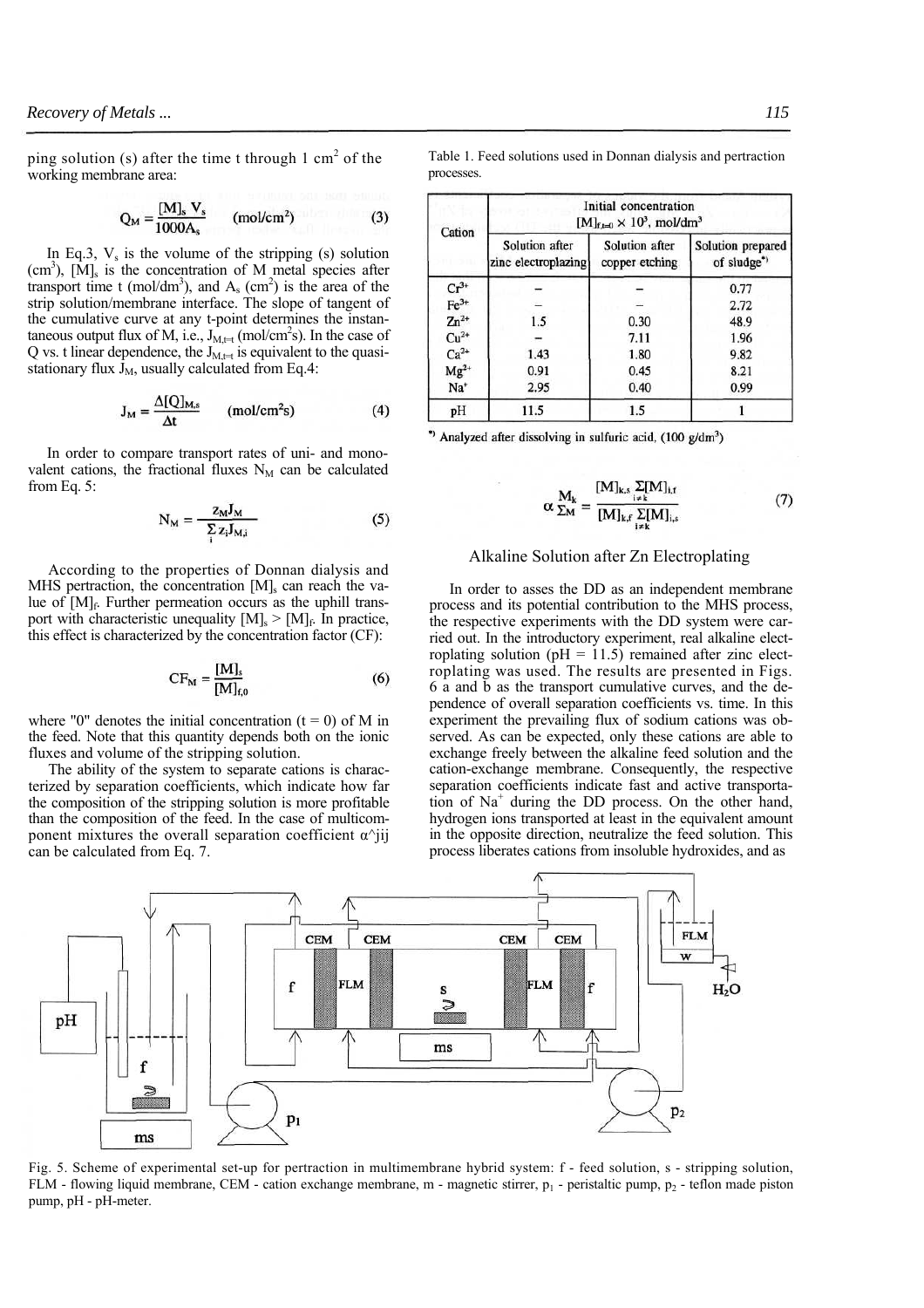a result, even  $Zn^{2+}$  transport in some small quantities can be observed (see Tab. 2). The selectivity order for the DD system found from the values of separation coefficients is Na » Ca > Zn > Mg. Thus, the effective recovery of  $\text{Zn}^2$  is practically impossible when using the DD technique for treating alkaline feeds.

The results of pertraction with the use of MHS are presented in the same way in Figs. 7 a,b. It can be seen that the course of respective plots and relationships between fluxes observed for the DD and MHS working with the alkaline feed are similar. However, the additional disadvantage of the MHS method is a progressive emulsification of the liquid membrane during the pertraction process. Among many factors which can cause this phenomenon, the surface-active properties of sodium salt of D2EHPA [34-36] seem to be fundamental for forming water in-oil-emulsions and reversed micelles. This can be associated with a very high flux of sodium cations and the permeation of water from aqueous solutions into the organic LM phase. In our study these effects were further eliminated by acidification of the feed ( $pH = 2.8$ ) resulting in considerable changes in both fluxes and separation coefficients (see Fig. 7 c,d, and Tab. 2). The selectivity order changes to, Zn, Ca » Mg,Na, that is the MHS selectivity coefficient  $\alpha^{Zn}$ <sub>ΣM</sub> increases from 0.1 (alkaline feed) to 8 (t = 200 hours) with a tendency to further increase in time. However, due to a high affinity of D2EHPA towards  $Ca^{2+}$ , the unfavourable transport of calcium cations was observed. The problem can be solved (see below) by using a carrier with higher

separation coefficients etc", e.g., some sulfur containing analogues of D2EHPA [20]. The results listed in Tab. 2 indicate that the relative flux of sodium ions  $(N_{N_a})$  is considerably reduced from 0.9 down to 0.02, that is to *2%* of the overall flux, when pertraction is carried out with an acidic feed.

## Rinse Solution after Cu Etching

The rinse solutions produced during the process of Cu etching, as a part of electroplating technology, contain two target metals which should be recovered and/or separated:  $Zn^{2+}$  and  $Cu^{2+}$ . Both of these metals can be transported and separated with the use of D2EHPA also in a multimembrane hybrid system [37]. The comparison of cumulative curves (see Fig. 8) corresponding with the DD and MHS processes allows us to conclude that the fluxes of  $\text{Zn}^{2+}$  and  $Cu^{2+}$  in the pertraction are 20-fold and 4-fold higher than those resulting from dialysis (see Tab.2). Contrary to the DD, in the case of MHS, the flux of sodium is considerably diminished, i.e. ca. 1000 times. A similar effect is seen in respect to magnesium cations. The plots of the overall separation coefficients vs. time (see Fig. 8) show that during dialysis mainly sodium cations are preferentially transported with the uphill transport effect  $(CF > 1)$ . Some amount of copper was also transported, but not actively. In this case, the DD selectivity order is:  $Na > Cu > Mg$ ,  $Zn >$  $>Ca$ .

Table 2. Donnan dialysis and pertraction of metals from electroplating solutions.

| Cation                                              | Donan dialysis                                        |                                      |                                                             | Pertraction in multimembrane hybrid system            |                                                    |                                   |  |
|-----------------------------------------------------|-------------------------------------------------------|--------------------------------------|-------------------------------------------------------------|-------------------------------------------------------|----------------------------------------------------|-----------------------------------|--|
|                                                     | Flux<br>$J_M \times 10^{12}$<br>mol/cm <sup>2</sup> s | Fractional<br>flux<br>$N_M$          | Concentration<br>factor<br>$CF^*$                           | Flux<br>$J_M \times 10^{12}$<br>mol/cm <sup>2</sup> s | Fractional<br>flux<br>$N_M$                        | Concentration<br>factor<br>$CF^*$ |  |
|                                                     |                                                       |                                      | solution after zinc electroplating ( $pH = 11.5$ )          |                                                       |                                                    |                                   |  |
| $Zn^{2+}$<br>$Ca2+$<br>$Mg^{2+}$<br>$Na+$           | 3.63<br>7.96<br>2.89<br>613                           | 0.01<br>0.03<br>0.01<br>0.95         | 3.3<br>4.1<br>3.6<br>8.3                                    | 0.57<br>5.69<br>1.15<br>1.39                          | 0.01<br>0.07<br>0.02<br>0.90                       | ${}_{0.1}$<br>0.9<br>< 0.1<br>1.6 |  |
| $\Sigma z_i J_i$<br>eqv./cm <sup>2</sup> s          | 642                                                   | 1                                    |                                                             | 154                                                   | 1                                                  |                                   |  |
|                                                     |                                                       |                                      | acidified solution after zinc electroplating ( $pH = 2.8$ ) |                                                       |                                                    |                                   |  |
| $Zn^{2+}$<br>$Ca2+$<br>$Mg^{2+}$<br>$Na+$           |                                                       |                                      |                                                             | 16.2<br>11.9<br>0.90<br>1.28                          | 0.55<br>0.40<br>0.03<br>0.02                       | 1.3<br>1.4<br>0.2<br>0.1          |  |
| $\Sigma z_i J_i$<br>eqv/cm <sup>2</sup> s           |                                                       |                                      |                                                             | 59.3                                                  | 1                                                  |                                   |  |
|                                                     |                                                       |                                      | solution after copper etching ( $pH = 1.5$ )                |                                                       |                                                    |                                   |  |
| $Cu2+$<br>$Zn^{2+}$<br>$Ca2+$<br>$Mg^{2+}$<br>$Na+$ | 4.20<br>0.14<br>2.06<br>0.77<br>6.7                   | 0.40<br>0.01<br>0.20<br>0.07<br>0.32 | 2.8<br>2.3<br>1.8<br>2.4<br>3.9                             | 17.20<br>3.03<br>7.89<br>0.05<br>0.06                 | 0.61<br>0.11<br>0.28<br>${}_{0.01}$<br>${}_{0.01}$ | 0.2<br>1.2<br>0.6<br>< 0.1<br>0.3 |  |
| $\Sigma z_i J_i$<br>eqv/cm <sup>2</sup> s           | 21.0                                                  | $-1$                                 |                                                             | 56.4                                                  | 1                                                  |                                   |  |

\*) after 120 hours.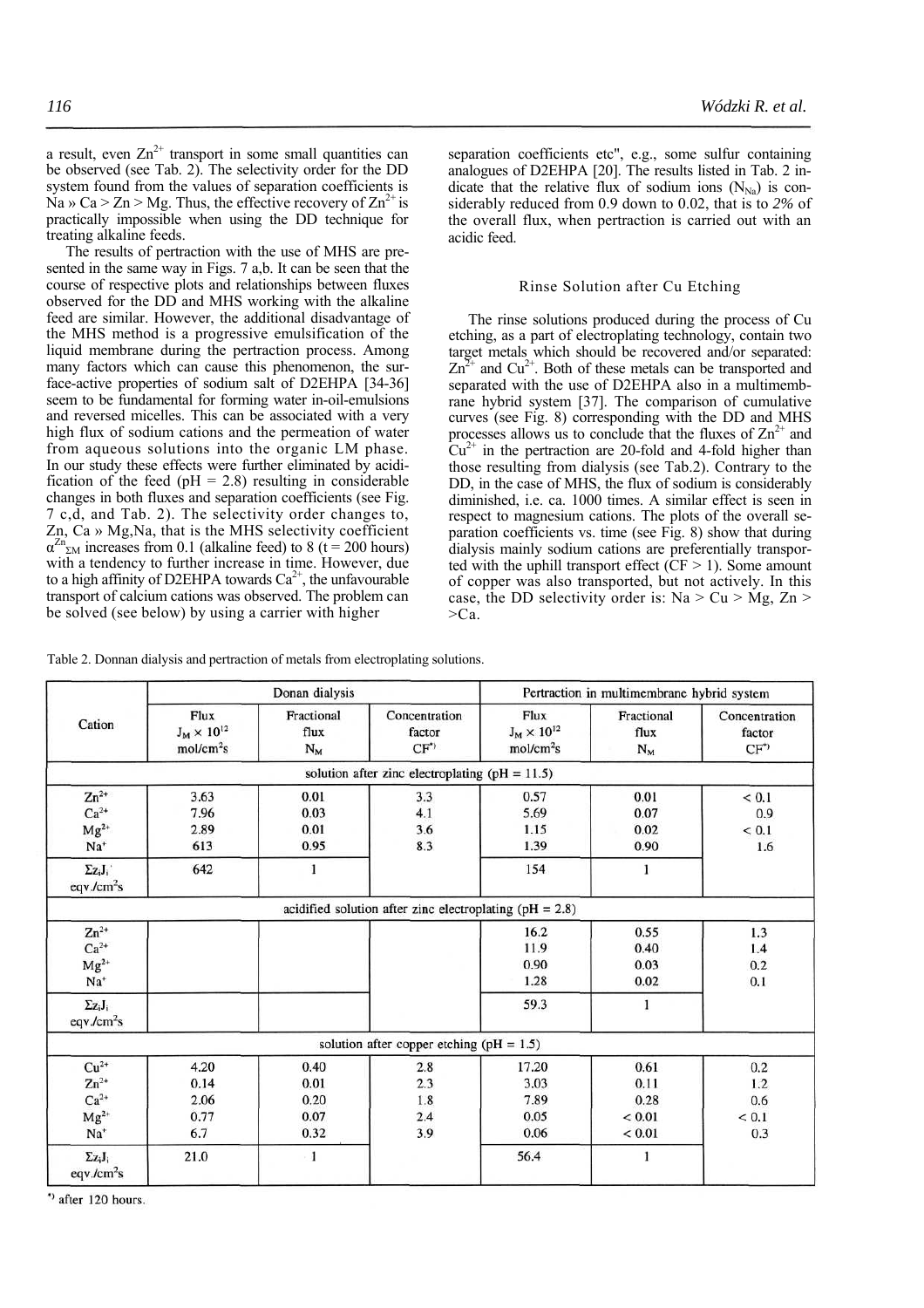

Fig. 6. Donnan dialysis of alkaline solution after Zn electroplating: (a) - cumulative transport curves, (b) - separation coefficients; (■) Zn,  $(\triangle)$  Ca,  $(\triangle)$  Mg,  $(V)$  Na.

According to the D2EHPA properties, very different effects are observed during the pertraction in the MHS, i.e. the separation coefficients indicate the preferential transport of  $\text{Zn}^{2+}$  with a negligible transport of sodium ions. The respective separation order is  $Zn > Ca > Na > Cu > Mg$ . That is, the calcium permeation remains as an unfavourable effect. Alternatively, as demonstrated elsewhere [38], copper can be selectively transported instead of zinc in the same system by using Acorga P50 (2-hydroxy-5-nonylbenzaldehyde oxime) as a selective carrier for  $Cu<sup>2</sup>$ .

## Electroplating Sludge

Electroplating sludges as a final by-product of electroplating activity are usually stored in the form of filtered quasi-solid wastes in dumping grounds. In opposition to liquids, which can be processed currently at the place, after appropriate modification of the applied technology, the solid wastes exist in huge amounts and wait for reasonable utilization. As rule, the precipitates contain mainly hydroxides of very low solubility in water. This makes the immediate treatment of their suspension by membrane technique practically impossible. Thus, in order to increase the content of cations allowed to exchange with hydrogen ions and to permeate the membrane system, the feed phase was acidified with concentrated sulfuric acid down to pH in the range 1-2. The results concerning dialysis (starting pH  $= 2.1$ ) and pertraction (starting pH  $= 1$ ) are shown in Fig.

9 and Tab. 3. Qualitatively, the results resemble these presented above for experiments carried out with electroplating solutions. This means that  $\text{Zn}^{2+}$  cations are transported preferentially in the MHS with the selectivity order  $Zn > Ca$ , Na » Cr >Fe, Mg. As compared to this result, the DD process seems completely ineffective because of its low separation ability and the predominating flux of sodium ions. On the other hand, a very high concentration of calcium in the feed leads to its high flux and the precipitation of Ca sulfates on the cation exchange membranes contacted with the strip solution. This effect sometimes can reduce considerably overall fluxes of the other cations (see Fig. 9).

Separation of  $\text{Zn}^{2+}$  and  $\text{Ca}^{2+}$  with Cyanex 302

In order to check the MHS ability to separate  $\text{Zn}^{2+}$  and  $Ca<sup>2+</sup>$ , the carrier D2EHPA was replaced by Cyanex 302. Two transport runs were carried out. The first experiment was carried out with the use of a simulated industrial solution containing Zn, Cu, Ca, Mg, K, Na nitrates of the concentration  $0.01$  mol/dm<sup>3</sup> each. The second one was made with the actual industrial solution after zinc electroplating containing Zn (9.25 x  $10^{-5}$ ), Ca (1.32 x  $10^{-3}$ ), Mg (4.13 x 10<sup>-4</sup>), Na (2.92 x 10<sup>-3</sup>) and K (1.43 x 10<sup>-4</sup> mol/dm<sup>3</sup>). This solution was acidified to  $pH = 2.86$  before using it as feed for the pertraction procees. The corresponding experimental results are presented in Fig. 10 and Tab. 4. The values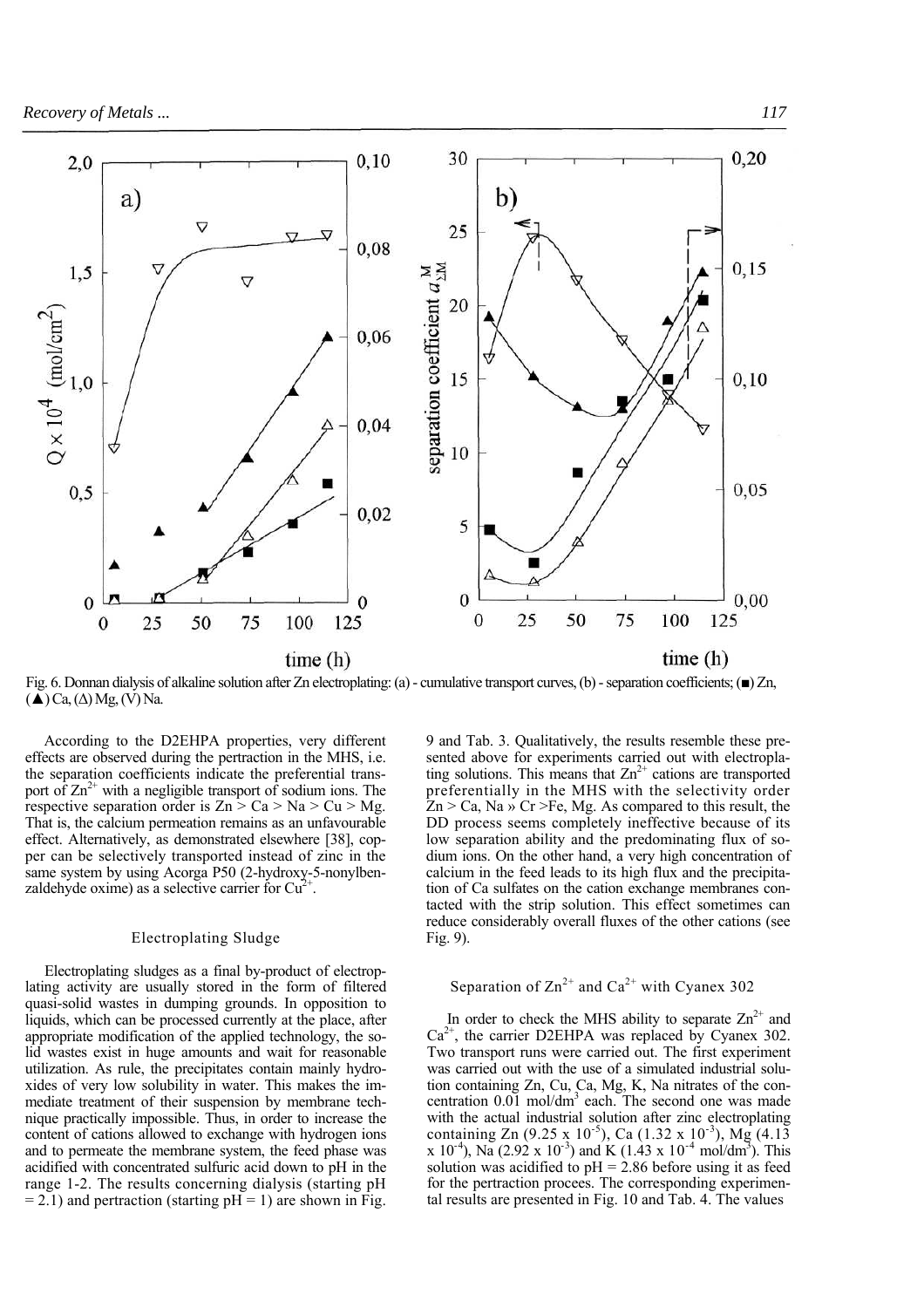

Fig. 7. Pertraction of metals in multimembrane hybrid system with alkaline (a,b) and acidified (c,d) feed solution after zinc electroplating: (a,c) cumulative transport curves,  $(b,d)$  - separation coefficients; (■) Zn, (▲) Ca, ( $\Delta$ ) Mg, (V) Na.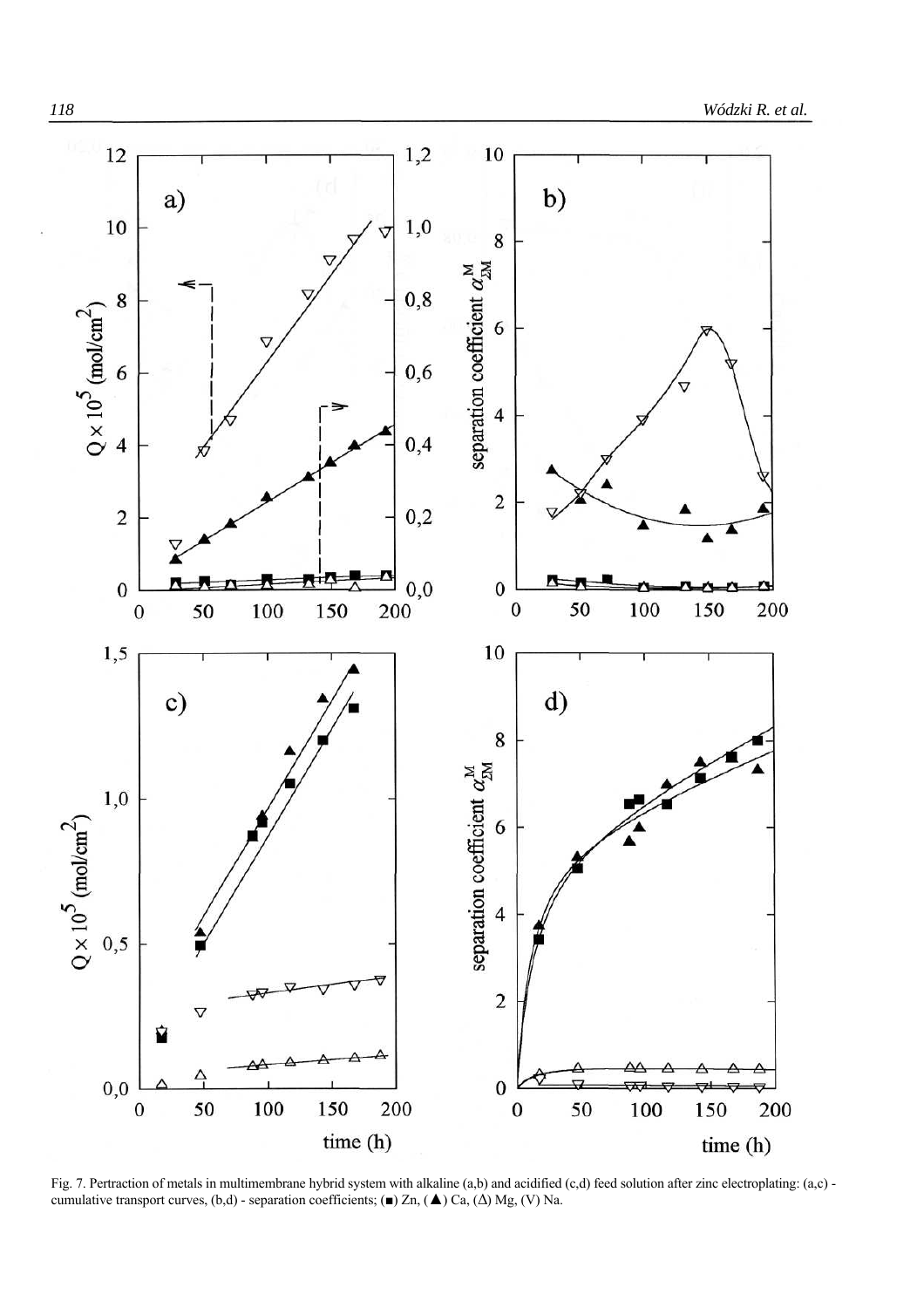

Fig. 8. Donnan dialysis (a, b) and pertraction (c, d) of metals: from feed solution after copper etching: (a, c) - cumulative transport curves, (b, d) - separation coefficients; (■) Zn, (▲) Ca, ( $\Delta$ ) Mg, (V) Na.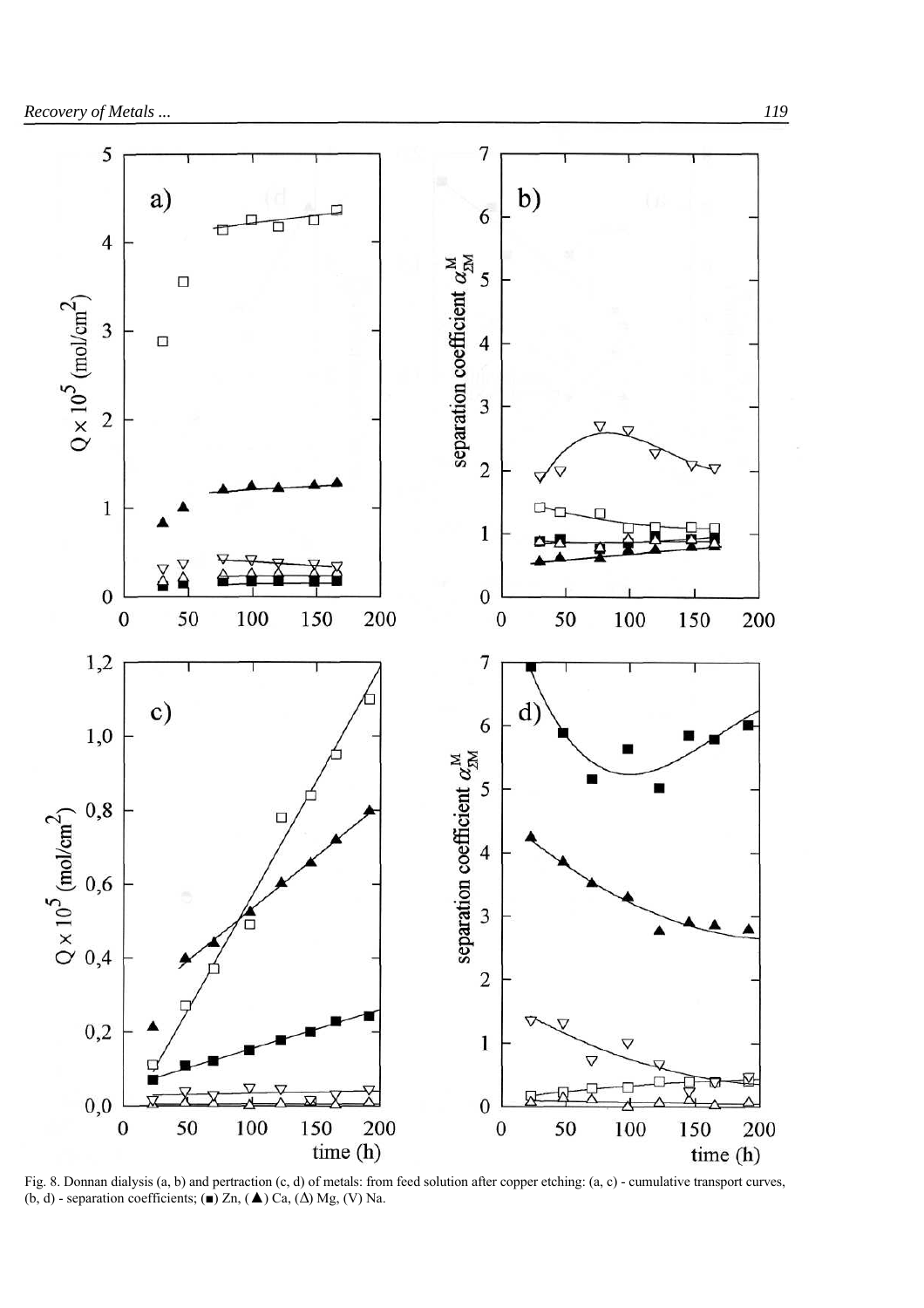

Fig. 9. Donnan dialysis (a,b) and pertraction (c,d) of metals from feed solution prepared of electroplating sludge: (a,c) - cumulative transport curves,  $(b,d)$  - separation coefficients; (■) Zn, (□) Cu, (●) Cr, (○) Fe, (▲) Ca, (△) Mg, (V) Na.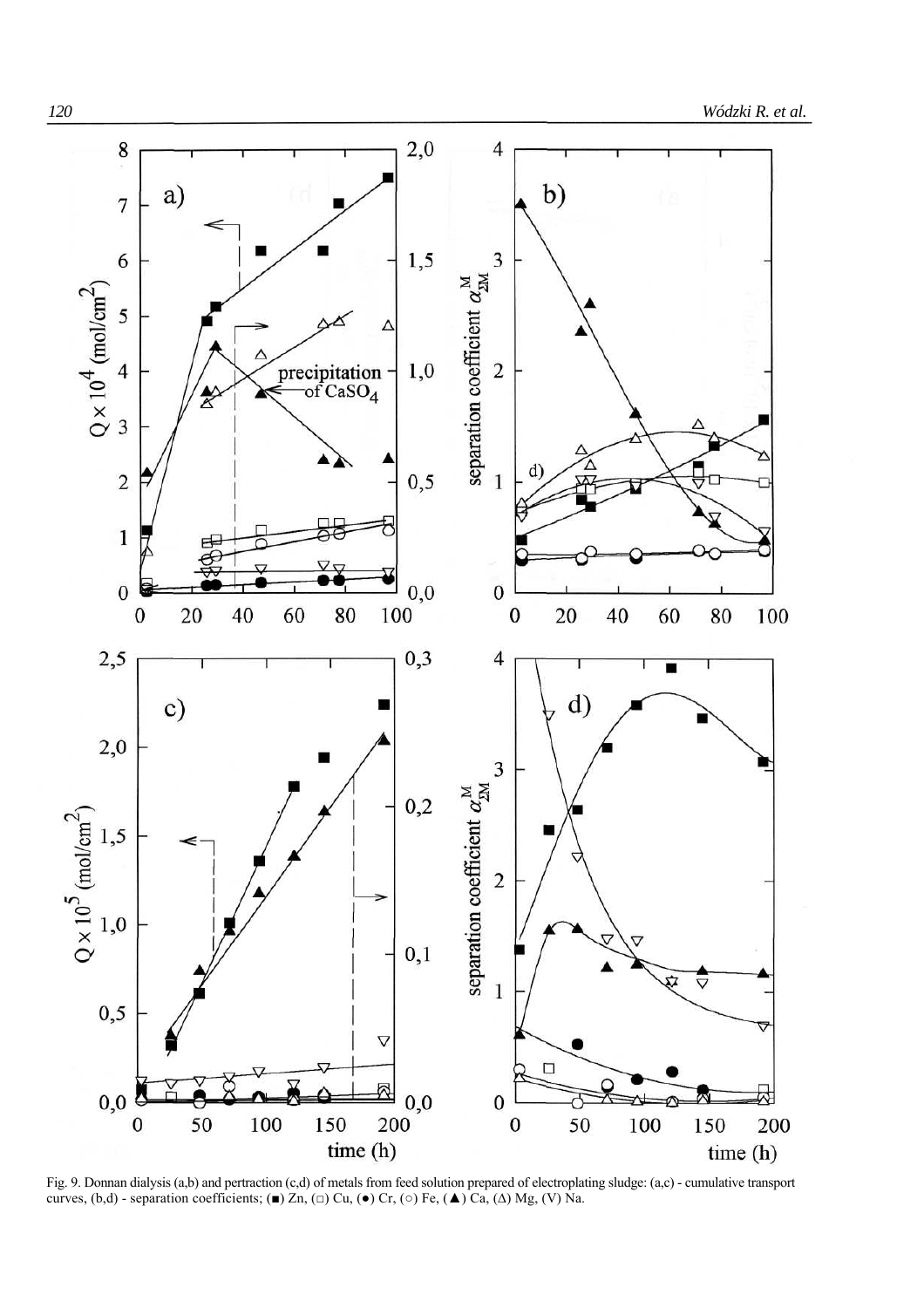

Fig. 10. Pertraction of metals with Cyanex 302: (a,b) model solution, (c,d) solution after zinc electroplating, (a,c) cumulative transport curves, (b,d) separation coefficients: (■) Zn, (□) Cu, (▲) Ca, ( $\Delta$ ) Mg, (V) Na, (◆) K.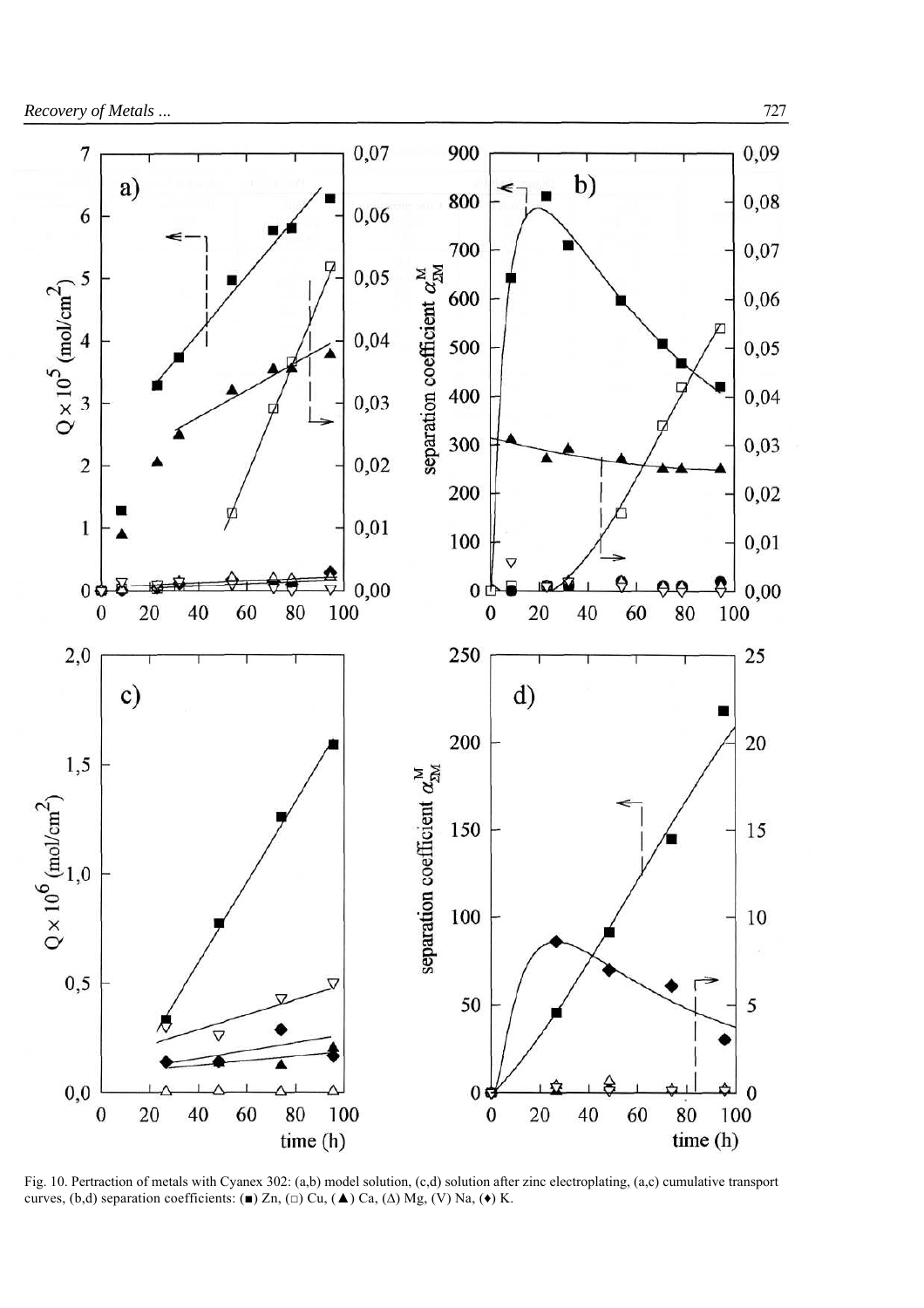| Cation                                    | Donan dialysis                                        |                             |                                          | Pertraction in multimembrane hybrid system            |                             |                                          |  |
|-------------------------------------------|-------------------------------------------------------|-----------------------------|------------------------------------------|-------------------------------------------------------|-----------------------------|------------------------------------------|--|
|                                           | Flux<br>$J_M \times 10^{10}$<br>mol/cm <sup>2</sup> s | Fractional<br>flux<br>$N_M$ | Concentration<br>factor<br>$CF^{\prime}$ | Flux<br>$J_M \times 10^{12}$<br>mol/cm <sup>2</sup> s | Fractional<br>flux<br>$N_M$ | Concentration<br>factor<br>$CF^{\prime}$ |  |
| $Cr^{3+}$                                 | 0.26                                                  | 0.01                        | 1.9                                      | ${}< 0.01$                                            |                             |                                          |  |
| $Fe3+$                                    | 1.29                                                  | 0.04                        | 3.4                                      | ${}< 0.01$                                            |                             |                                          |  |
| $Zn^{2+}$                                 | 32.30                                                 | 0.72                        | 2.9                                      | 5.56                                                  | 0.65                        | 0.01                                     |  |
| $Cu2+$                                    | 1.52                                                  | 0.03                        | 3.2                                      | ${}< 0.01$                                            |                             |                                          |  |
| $Ca2+$                                    | 2.51                                                  | 0.06                        | 3.1                                      | 2.97                                                  | 0.35                        | 0.06                                     |  |
| $Mg^{2*}$                                 | 5.69                                                  | 0.13                        | 2.5                                      | ${}< 0.01$                                            |                             |                                          |  |
| Na <sup>+</sup>                           | 0.60                                                  | 0.01                        | 1.8                                      | ${}< 0.01$                                            |                             |                                          |  |
| $\Sigma z_i J_i$<br>eqv/cm <sup>2</sup> s | 89.29                                                 |                             |                                          | 17.1                                                  | ٠                           |                                          |  |

Table 3. Donnan dialysis and pertraction of metals from feed solutions prepared from electroplating sludge.

 $"$  after 100 hours.

Table 4. Pertraction characteristics for multimembrane hybrid system with Cyanex 302.

| Cation                                    | Model solution ( $pH = 2.1$ )                         |                             |                                          | Acidified solution after zinc electroplating ( $pH = 2.8$ ) |                             |                                           |                                        |                      |  |
|-------------------------------------------|-------------------------------------------------------|-----------------------------|------------------------------------------|-------------------------------------------------------------|-----------------------------|-------------------------------------------|----------------------------------------|----------------------|--|
|                                           | Flux<br>$J_M \times 10^{12}$<br>mol/cm <sup>2</sup> s | Fractional<br>flux<br>$N_M$ | Concentration<br>factor<br>$CF^{\prime}$ | Flux<br>$J_M \times 10^{12}$<br>mol/cm <sup>2</sup> s       | Fractional<br>flux<br>$N_M$ | Concentration<br>factor<br>$CF^{\bullet}$ | Mass transfer coefficient<br>k<br>cm/s |                      |  |
|                                           |                                                       |                             |                                          |                                                             |                             |                                           | Cyanex 302                             | D2EHPA**)            |  |
| $Zn_2$ <sup>+</sup>                       | 150.5                                                 | 0.98                        | 3.6                                      | 4.51                                                        | 0.76                        | 1.8                                       | $5.0 \times 10^{-5}$                   | $1.1 \times 10^{-5}$ |  |
| $Cu2+$                                    | 1.74                                                  | 0.01                        | 0.03                                     |                                                             |                             | 0.02                                      |                                        |                      |  |
| $Ca2+$                                    | 0.87                                                  | ${}_{0.01}$                 | 0.02                                     | 0.55                                                        | 0.09                        | -                                         | $4.2 \times 10^{-7}$                   | $8.3 \times 10^{-6}$ |  |
| $Mg^{2*}$                                 | 0.06                                                  | ${}_{0.01}$                 | ${}_{0.01}$                              | 0.02                                                        | ${}< 0.01$                  | 0.01                                      | $3.3 \times 10^{-8}$                   | $9.9 \times 10^{-7}$ |  |
| $Na+$                                     | ${}_{0.01}$                                           | ${}_{0.01}$                 | ${}_{0.01}$                              | 1.50                                                        | 0.13                        | 0.03                                      | $6.7 \times 10^{-7}$                   | $4.3 \times 10^{-7}$ |  |
| $K^*$                                     | 0.07                                                  | ${}_{0.01}$                 | ${}< 0.01$                               | 0.15                                                        | 0.01                        | 0.12                                      | $1.0 \times 10^{-6}$                   |                      |  |
| $\Sigma z_i J_i$<br>eqv/cm <sup>2</sup> s | 306                                                   |                             |                                          | 11.8                                                        |                             |                                           |                                        |                      |  |

\*) after 120 hours

\*\*) calculated from fluxes in Tab. 2.

of separation coefficients drawn vs. time in Figs. 10 b,d prove that it is possible to separate effectively  $\text{Zn}^{2+}$  from electroplating waste solutions containing high amount of  $Ca^{2+}$  with the separation order  $Zn \rightarrow K > Ca > Na > Mg$ . At the presence of  $Cu<sup>2+</sup>$  (simulated solution) this sequence changes to Zn»Cu>Ca>K, Na, Mg, i.e., Cyanex 302 like D2EHPA could transport and separate  $Cu^{2+}$  from the other cations in the case of  $\text{Zn}^{2+}$  free solutions. The fractional flux of Zn calculated from fluxes expressed in eqv./ $\rm cm^2s$ attains 0.76-0.98, which indicates Cyanex 302 as very efficient reagent in the recovery of  $\text{Zn}^2$  from both equimolar  $\text{Zn}^{2+}\text{Ca}^{2+}$  solutions and these containing considerable excess of Ca<sup>2+</sup> (e.g. for industrial soln. [Ca]/[Zn]  $\approx$  15). To compare the properties of D2EHPA and Cyanex 302, the overall mass transfer coefficients (k, cm/s) were calculated using Eq. 8:

$$
k_{M} = \frac{1000 J_{M}}{[M]_{f,0}} \qquad (cm/s)
$$
 (8)

The values of coefficients presented in Tab. 4 show that the  $k_{Zn}$  for Cyanex is comparable with that of D2EHPA,

that is both values are of the same order  $10^{-5}$  (cm/s), which is typical for many membrane transports. The considerable differences appear in the case of  $k_{Ca}$ , whose values for Cyanex are much lower  $(4.2 \times 10^{-7})$  than those corresponding with D2EHPA  $(8.3 \times 10^{-6} \text{ cm/s})$ .

## Conclusions

The results concerning Donnan dialysis and pertraction technique applied for the utilization of electroplating sludge and waste solutions enable us to formulate the following conclusions and remarks:

1. The membrane system constructed as the combina tion of polymer and liquid membranes in series can be successfully applied for the recovery of metals from acidic or acidified electroplating waste solutions (as a part of more general proecological technology). In the case of zinc or copper recovery the use of D2EHPA as a carrier is possible after the pre-removal of  $Ca^{2+}$  from feeds.

2. The Donnan dialysis allows rapid concentration of some metals from very different feeds. However, the effec tive separation of valuable metals can be achieved only with the use of a selective liquid membrane.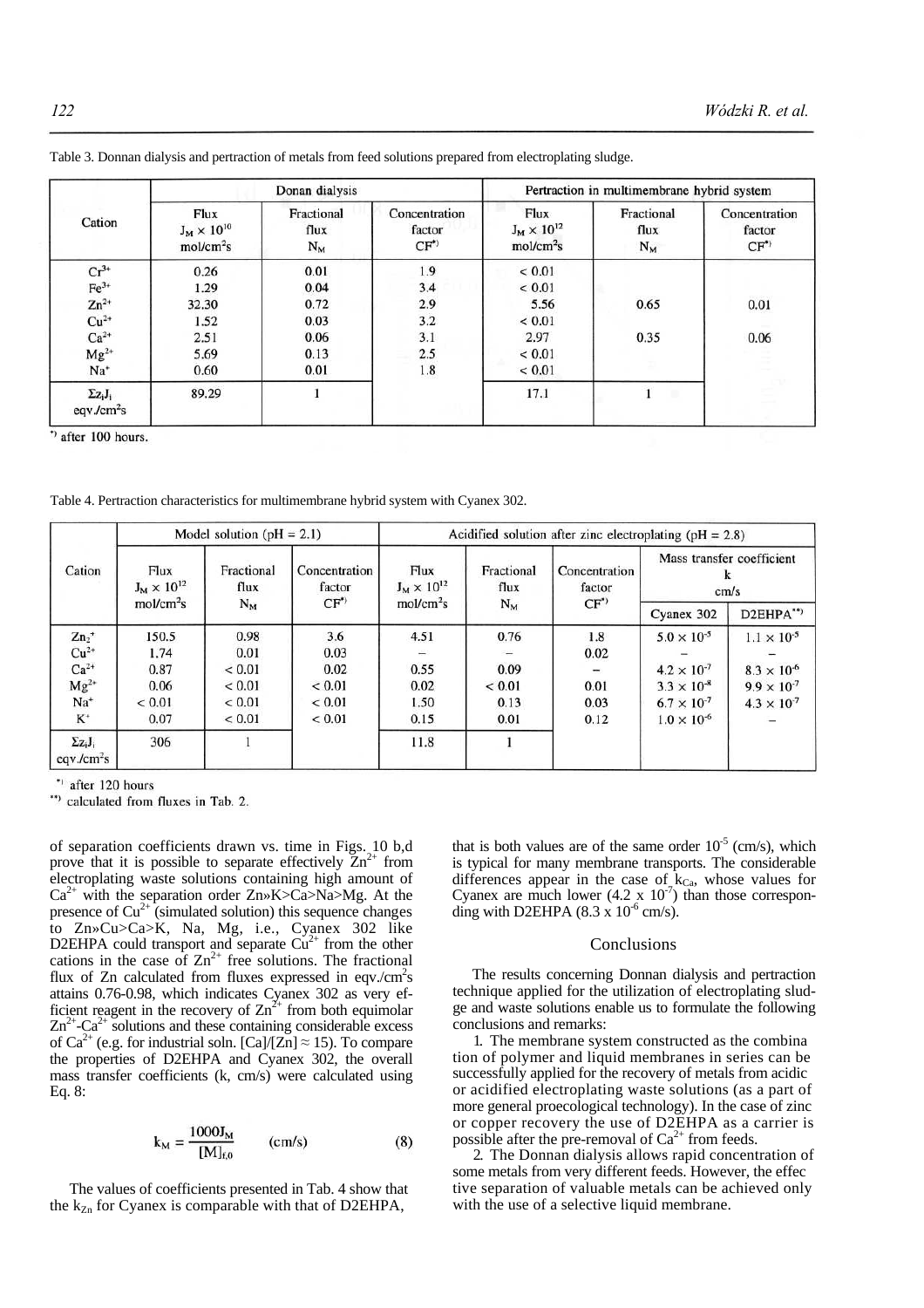3. Troublesome (low selectivity and fouling effects) content of calcium in the feed can be overcome by chan ging a liquid membrane composition, i.e. by the choice of an appropriate carrier and solvent. The reagent suitable for the  $\overline{Zn}^{2+}$  and  $\overline{Ca}^{2+}$  separation is Cyanex 302.

4. After successful pertraction processes, the concent rated strip product containing zinc or copper should be recycled. Because the pertraction is usually carried out into a strongly acidic phase (required for maintaining constant driving force for coupled permeation), further recycling of metals needs the deacidification of the product. This can be made by diffusion dialysis of the strip solution, which is now realized in our laboratory [39].

## **Acknowledgment**

This work has been financially supported through a grant from the Committee of Scientific Research, Project KBN 3 TO9A 107 14.

### **References**

- 1. KIESZKOWSKI M. Oczyszczanie sciekow i odzysk surowcow w obrobce powierzchniowej metali. IMP, Warszawa **1992.**
- 2. STEFANOWICZ T. Otrzymywanie i odzysk metali oraz innych surowcow ze sciekow i odpadow pogalwanicznych. Wyd. Politechniki Poznanskiej, Poznan **1992.**
- 3. Membrane Handbook, (eds. HO W.S.W, SIRKAR K.K), Van Nostrand, Reinhold, New York, **1992.**
- **4.** Membrany i membranowe techniki rozdziatu. (ed. NAREBS-KA A.), UMK, Torun **1997.**
- 5. WALLACE R.M. Concentration and separation of ions by Donnan membrane equilibrium. Ind. Engng. Chem. Proc. Des. Develop., **6,** 423, **1967.**
- 6. COX J.A., LITWINSKI G.R. High sample connection Donnan dialysis, Anal.Chem., 54, 1640, **1983.**
- 7. COX J.A., TWARDOWSKI Z. Donnan dialysis matrix nor malization for the voltammetric determination of metal ions. Anal.Chim.Acta, **119,** 39, **1980.**
- 8. XUE T., OSSEO-ASARE K. Application of the pH-stat tech nique in Donnan dialysis: Effect of anion invasion in the Co-SOJNafion 117IH2SO4 system. Sep. Sci. Technol., **23,** 1825, **1988.**
- 9. SIONKOWSKI G., WODZKI R. Recovery and concentration of metal ions. I. Donnan dialysis. Sep. Sci. Technol., **30,** 805, **1995.**
- 10. EISENMAN J.L. Membrane process for metal recovery from electroplating rinse water. 2<sup>"d</sup> Conf. Adv. Pollution Control Metal Finish. Ind., Florida **1979,** p. 99; [CA 92:118440w **1980].**
- 11. LAW H.H. Extending the life of gold plating baths by Donnan dialysis. Plating Surf. Finish., **69,** 72, **1982;** [CA 97:204924s 1982].
- 12. WODZKI R., SIONKOWSKI G., HUDZIK-PIETA T. Reco very of metal ions from electroplating rinse solutions using the Donnan dialysis technique. Pol. J. Environ. Stud., **5** 45, **1996.**
- 13. HUANG T.C., JUANG R.S. Transport of zinc through liquid membranes. J.Membrane Sci., **31,** 208, **1987.**
- 14. IHM S.K., LEE H.Y., LEE D.H. Kinetic study of the extrac tion of copper(II) by di(2-ethylhexyl) phosphoric acid in a Le wis-type cell. J. Membrane Sci., **37,** 181, **1988.**
- 15. JUANG R.S., JIANG J.D. Recovery of nickel from simulated electroplating rinse solution by solvent extraction and liquid surfactant membrane. J. Membrane Sci., **100,** 163, **1995.**
- 16. LIU X., ZHANG X. Simplified model for extraction of ra re-earth ions using emulsion liquid membrane. J. Membrane Sci., **128,** 223, **1997.**
- 17. CHAKRABORTY R., DATTA S. Transport of  $Te^{4+}$  through liquid surfactant membrane using D2EHPA as the carrier. J. Membrane Sci., **96,** 233 **1994.**
- 18. JUANG R.S., Modeling of the competitive permeation of co balt and nickel in a di(2-ethylhexyl) phosphoric acid supported liquid membrane process. J. Membrane Sci., **85,** 157, **1993.**
- 19. LOIACONO O., DRIOLI E., MOLINARI R. Metal ion sepa ration and concentration with supported liquid membranes. J. Membrane Sci., **28,** 123, **1986.**
- 20. WODZKI R. Reakcyjno-dyfuzyjne techniki rozdzialu. *in* ref. [4], pp. 357-426
- 21. REIS M.T.A., CARVALHO J.M.R. Recovery of zinc from an industrial effluent by emulsion liquid membranes. J. Memb rane Sci., **84,** 201, **1993.**
- 22. VANDER LINDEN J., DE KETELAERE R.F. Selective recu peration of copper by supported liquid (SLM) extraction. J. Membrane Sci., **193,** 125, **1998.**
- 23. SZPAKOWSKA M. Wydzielanie jonow miedzi(II) z roztworow wodnych za pomoca. membran cieklych z przenosnikami oksymowymi aldehydu nonylosalicylowego w wybranych rozpuszczalnikach organicznych. Zeszyty Naukowe Politechniki Gdanskiej, **552** (chemia **XXXV),** 3, **1997.**
- 24. MULDER M. Basic Principles of Membrane Technology. Kluwer, Dordrecht **1991.**
- 25. KEMPERMAN A.J.B., BARGEMAN D., VAN DEN BOOM-GARD T., STRATHMANN H. Stability of supported liquid membranes: State of Art. Sep.Sci.Technol., 31, 2733, **1996.**
- 26. KEDEM O., BROMBERG L. Ion-exchange membranes in ex traction processes. J.Membrane Sci., **78,** 255, **1993.**
- 27. WODZKI R., SIONKOWSKI G. Hybrid: polymer-liquid-po lymer membrane system for removal of heavy metal ions from waste waters, *in:* Towards Hybrid Membrane and Biotechno logy Solutions for Polish Environmental Problems (eds. HO-WELL J.A, NOWORYTA A.), Wroclaw Technical University Press, Wroclaw **1995,** pp. 236-239.
- 28. WODZKI R., SIONKOWSKI G. Recovery and concentration of metal ions. II. Multimembrane hybrid system. Sep. Sci. Technol., **30,** 2763, **1995;** III. Concentration and temperature effects in multimembrane hybrid system. Sep.Sci.Technol., 31 1541, **1996.**
- 29. KISLIK V.S., EYAL A.M. Hybrid liquid membrane and sup ported liquid membrane based transport of titanium (IV). J. Membrane Sci., **Ill** 273, **1996;** Hybrid liquid membrane sys tem in separation technologies. J. Membrane Sci., **Ill,** 259, **1996.**
- 30. WODZKI R., SZCZEPANSKI P. Odzyskiwanie i zatezanie Zn(II) z alkalicznych wod poplucznych po procesie galwanicznego cynkowania. Mat. Ill Ogolnopolskiej Konf. Naukowej Inzynieria Procesowa w Ochronie Srodowiska, (ed. GAW-RONSKI R.), Jachranka **1997,** pp. 292-296
- 31. WIJERS M.C., JIN M., WESSLING M., STRATHMANN H. Supported liquid membranes modified with sulphonated poly(ether ketone). Permeability, selectivity and stability. J. Me mbrane Sci., 147,117, **1998.**
- 32. WODZKI R., SIONKOWSKI G., POZNIAK G. Recovery and concentration of metal ions. IV. Up-hill transport of Zn(II) in a multimembrane hybrid system. Sep. Sci.Technol., **34,** 627, **1999.**